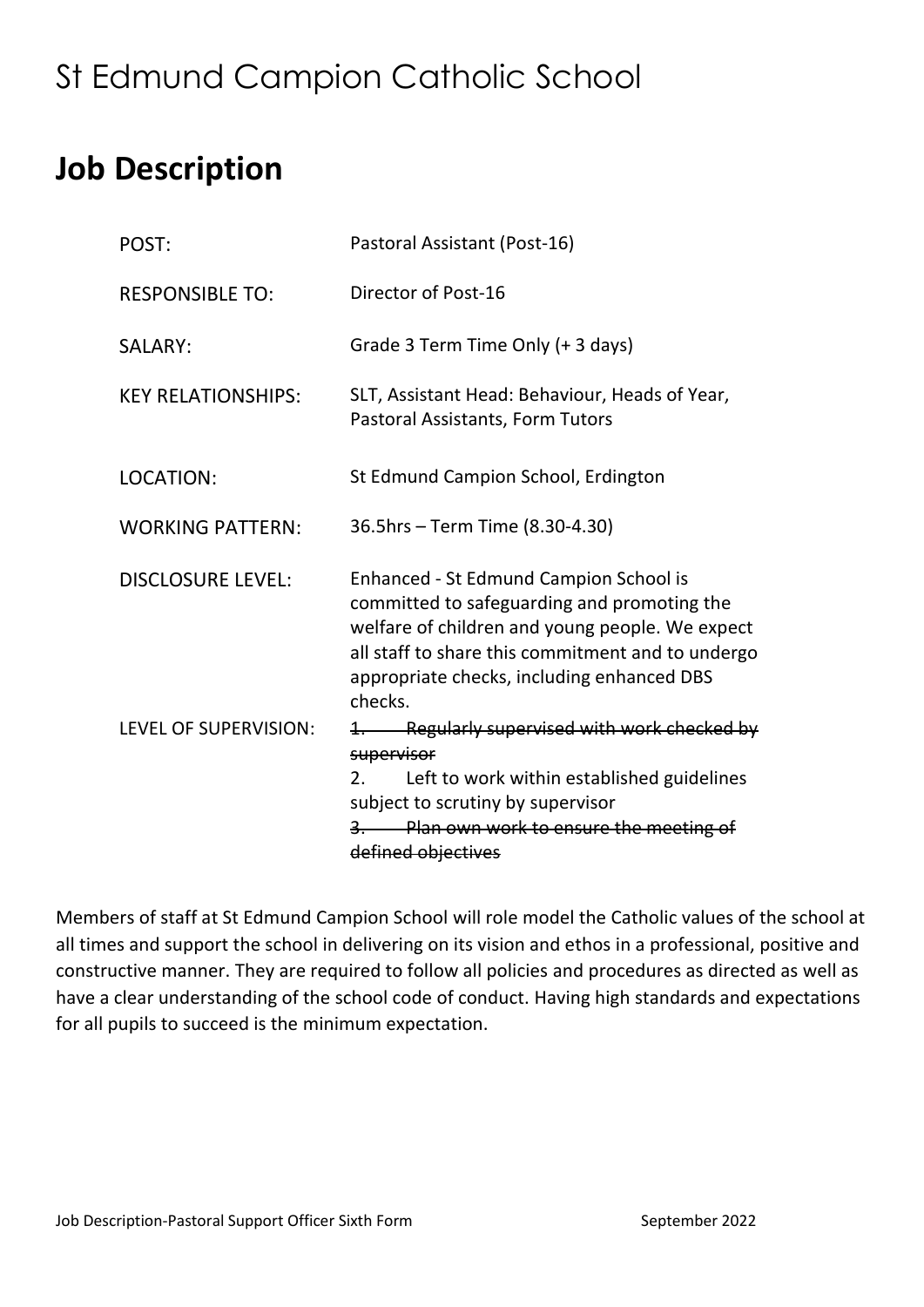#### JOB PURPOSE:

The post holder will work within the sixth form team under the direction of the Director of Post-16 to secure the pastoral welfare of pupils, engaging with all stakeholders including teachers and parents, ensuring all pupils in their care are consistently ready for learning and are able to achieve academically.

### Accountabilities: **Duties**

- To be a role model for students at all times, demonstrating a high level of professionalism and integrity
- To be aware of and comply with policies and procedures relating to child protection, health and safety, security, confidentiality and data protection, reporting all concerns to the appropriate member of staff
- To fully support school systems and procedures
- To meet the school expectations around conduct as set out in the school Code of Conduct
- To operate within legal, ethical and professional boundaries when working with young people. This includes confidentiality policies
- To be a visible and pro-active part of the duty system throughout the School day both in terms of before and after school, and during break time
- To support and help to instil the ethos of the School in support of the Headteacher and Senior Leadership Team
- To complete and monitor the daily Sixth Form attendance and punctuality and liaise with parents and the Sixth Form Team when concerns arise
- To maintain a calm and purposeful learning environment in the Sixth Form Study Rooms throughout the day and to take registers and, through active supervision, ensure students are working effectively
- To liaise with parents where attitude to learning in the Sixth Form Study Rooms is exemplary or falls below the required standard as directed by the Director of Post-16.
- To collate work experience documentation for parents/employers and send records for Health and Safety checking
- To monitor the use of student laptops and ensure they are correctly returned at the end of each study period
- To work with all external partners to calendar events and organise student attendance at enrichment and academic events maintaining strong links with our Sixth Form partners
- To liaise with Subject Leaders to ensure the intervention support work is available and that accurate registers are taken during after school sessions
- To provide general administrative support for the Sixth Form Team including answering the phone and coordinating the Sixth Form diary
- To organise and supervise the daily Sixth Form late detention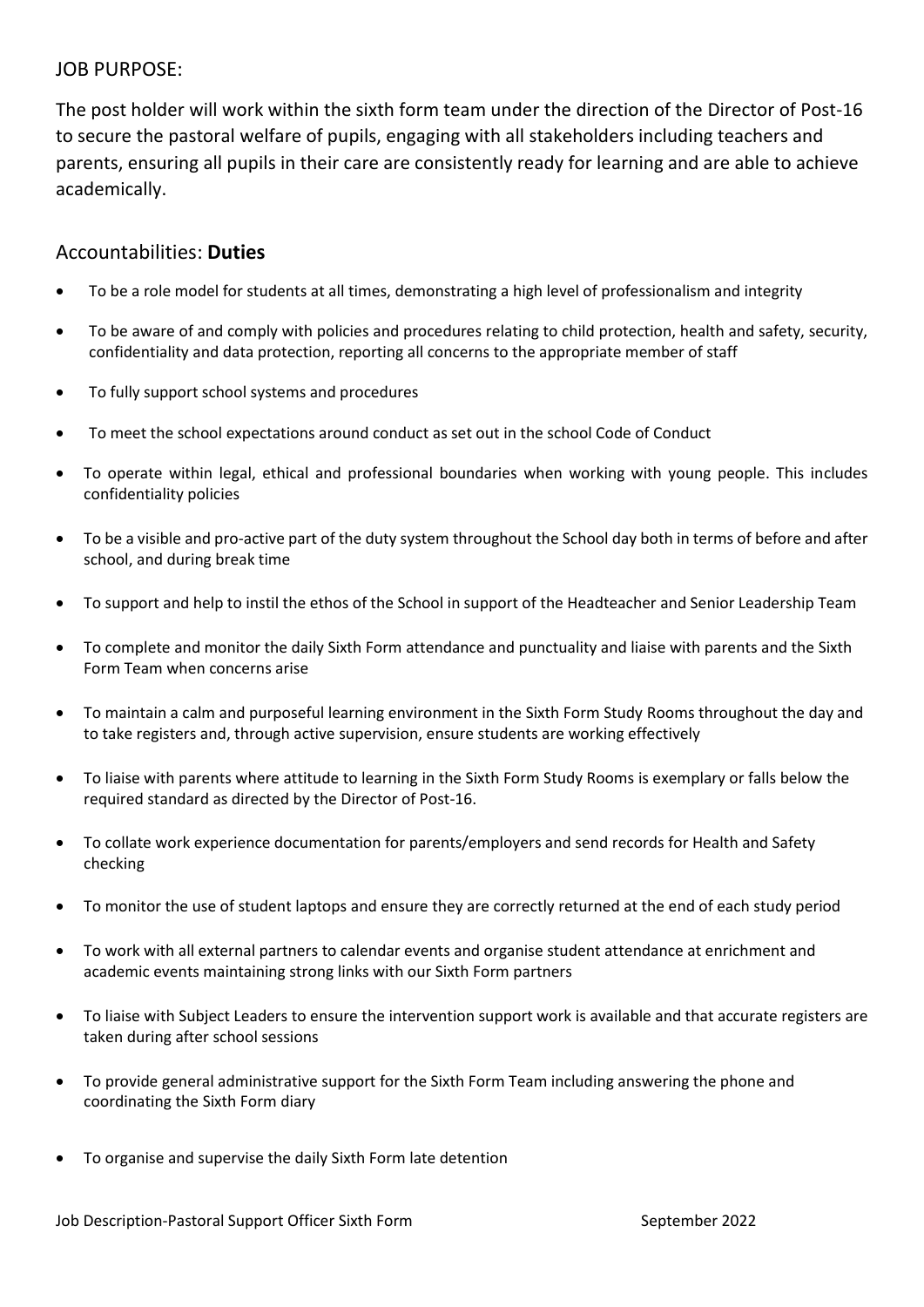- To undertake appropriate professional development including adhering to the principles of "My Appraisal" performance management.
- To promote the agreed vision and aims of the school
- To be a Sixth Form Personal Tutor in the event of a staff absence or planned event
- To attend all appropriate staff meetings and parents evenings as directed

#### General

- To be a visible and pro-active part of the duty system throughout the School day both in terms of before and after school, and during break time
- Be first aid trained and be part of the daily first aid rota.
- To support The Director of Sixth Form with Open Evening, Parents' Evenings, Year 11 transition and Year 12/13 events.
- Support with the delivery of whole school curriculum activities such as enriched curriculum time, super learning days and trips and visits as directed
- Support with invigilation of internal and external examinations as directed by the leadership team and person in charge of exams.
- Participate in all training as directed
- To attend all staff meetings and relevant staff events as required

This job description will be reviewed annually and may be subjected to amendment or modification at any time after consultation with the post holder. It is not a comprehensive statement of procedures and tasks, but sets out the main expectations of the school in relation to the post holder's professional responsibilities and duties.

Elements of this job description and changes to it, may be negotiated at the request of either the Headteacher or the post holder

The post holder may be required to work some hours after school and evenings in order to engage with parents and attend external agency meetings as required. He/she will be expected to have an agreed flexible working pattern to ensure that all relevant functions, including extra-curricular activities, are fulfilled through direct dialogue with employees, contractors and community members.

The post holder is expected to take responsibility for own attendance and know the school procedures around health and safety, taking all reasonable measures and precautions to safeguard themselves.

All persons are expected to respect the confidential nature of matters relating to all stakeholders. Staff are expected to follow all regulations set out by the school regarding Data Protection in accordance with GDPR

The person undertaking this role is expected to work within the policies, ethos and aims of the school and to carry out such other duties as may reasonably be assigned by the Headteacher. He/she is required to meet the standards set out in the school code of conduct.

### **The above responsibilities are subject to the general duties and responsibilities contained in the Statement of Conditions of Employment**

**The duties of this post may vary from time to time without changing the general character of the post or level of responsibility entailed.**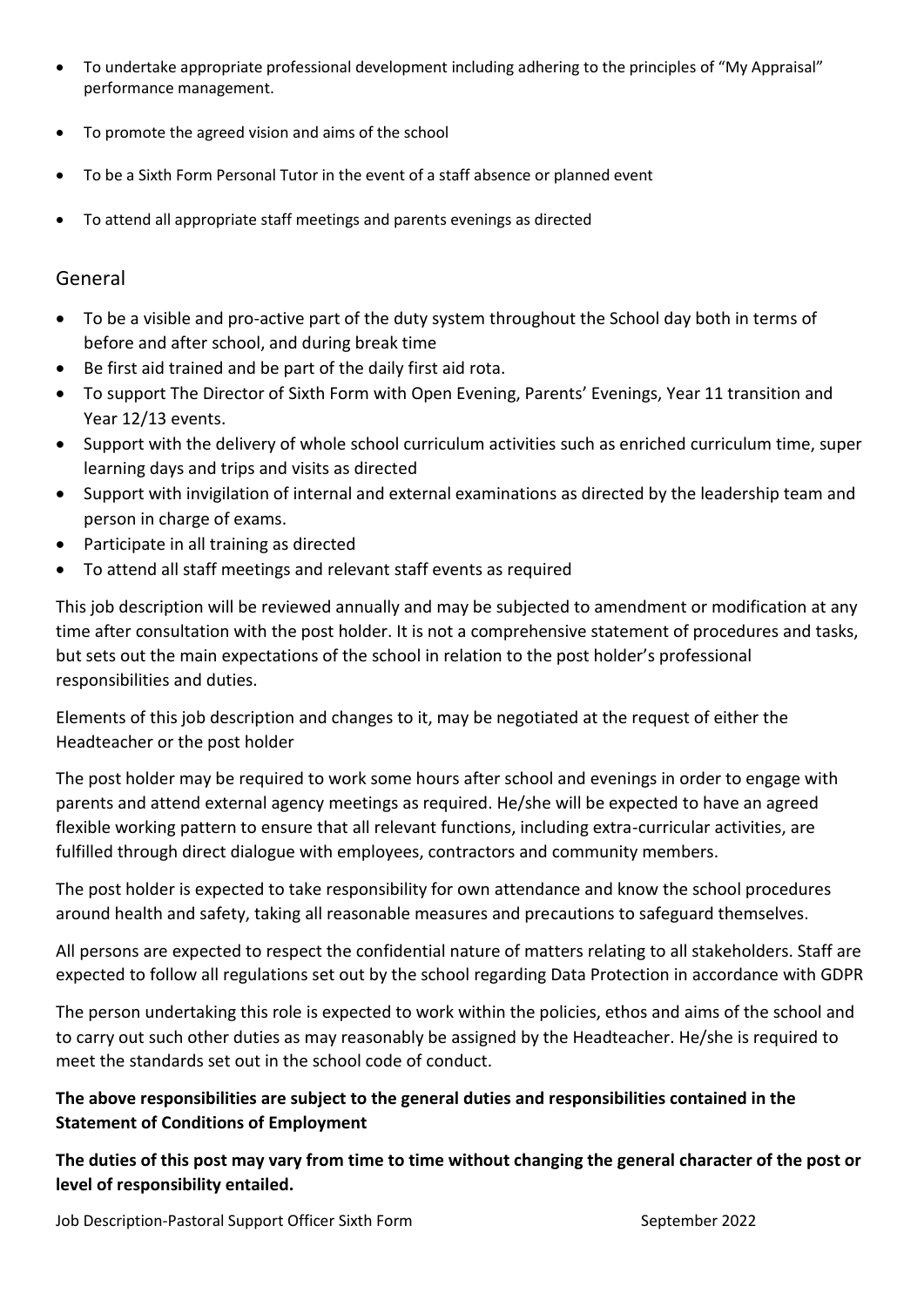**The post holder will be subject to performance objectives agreed annually with the relevant body and these objectives will be reviewed annually.** 

**All staff will be qualified to work with children and to have undertaken relevant DBS**

**checks.**